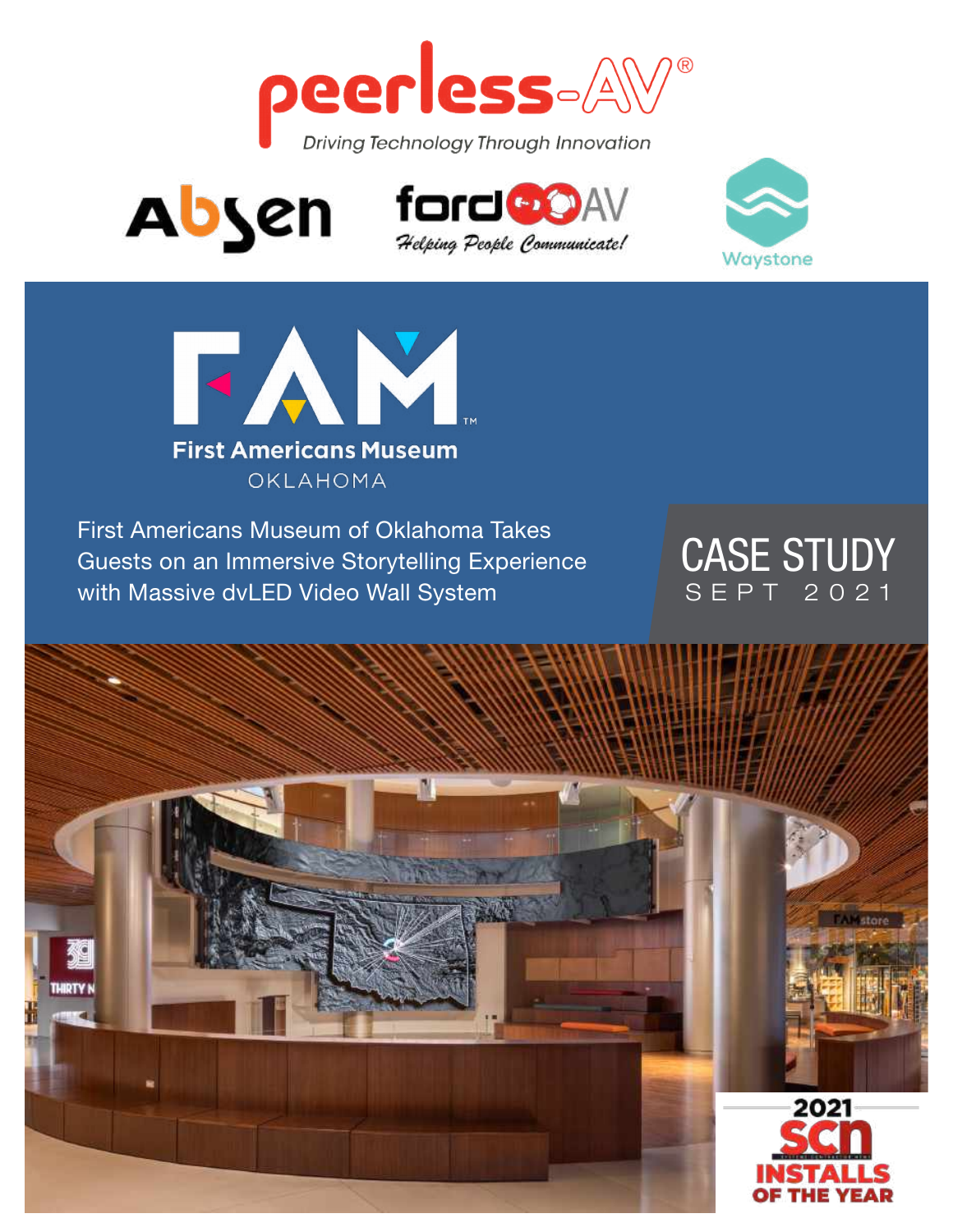# **OVerview CASE STUDY**



The [First Americans Museum](https://famok.org/) (FAM) of Oklahoma is the first of its kind as the only place in the United States where visitors can experience and learn our shared American history through the lens and collective stories of 39 Tribal Nations in Oklahoma today. Within a 175,000 square foot space located at 659 First Americans Boulevard in Oklahoma City, the museum takes visitors on an immersive and powerful storytelling experience of diversity, resilience, and culture through state-of-the-art exhibitions, artifacts, photography, live educational programs, discovery center, and a completely unique centerpiece curved direct view LED (dvLED) video wall.

In celebration of its launch in September 2021, the museum planned a week full of thrilling events, including a 45-minute fashion show that featured original content on the newly installed video wall in addition to performances from the Oklahoma City Ballet and nationally renowned poets and speakers.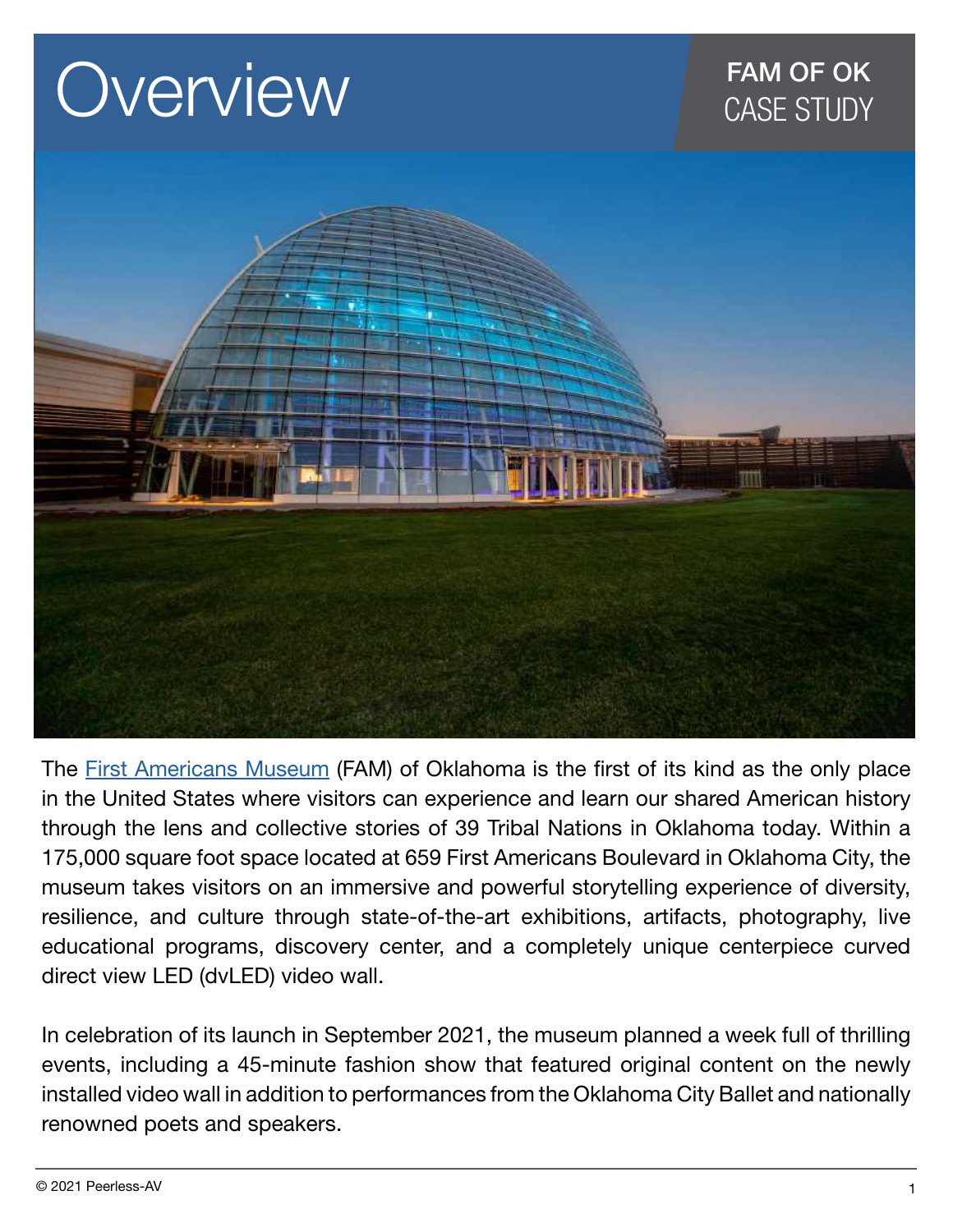# The Challenge **CASE STUDY**

Controversially challenging in both building and architectural aspects, the museum has been in the planning stages for over 20 years by the State of Oklahoma, the City of Oklahoma, and the tribal nations themselves. Initial discussions started in 2018 surrounding the construction of a giant, suspended, and curved dvLED video wall designed to wrap around the center of the museum. The objective was to create a gathering space for live music and performances that mimicked the center of a tribal village and allowed for "The Exchange of Ideas."

IT design consultancy [Waystone LLC](https://www.waystone.io/) was tasked with bringing the concept to reality, designing a video wall solution that was not only technically feasible but also pushed boundaries in terms of creativity. As the central point of contact for the museum, Waystone LLC hired Oklahoma City's leading AV specialist, [Ford Audio-Video Systems, LLC \(Ford AV\),](https://www.fordav.com/) to manage the AV portion of the project from start to finish.

The project's uniquely shaped video wall made it essential for Ford AV to select a reliable mount manufacturer, with years of expertise in custom dvLED video wall solutions. Ford AV asked its long-standing partner of 20 years, Peerless-AV $^{\circledR}$  for assistance in making the complex idea a reality. The design consultancy started in 2019 in cooperation with the team at [Absen](https://www.usabsen.com/) based on initial drawings for 192 Acclaim Series panels in a 6-degree concave design. Peerless-AV was contracted to design a custom fabricated mounting system that could accommodate the curvature of the wall and support the total video wall weight of 4,200 lbs.

This most certainly was no straightforward rectangular video wall. The installation and 66 engineering of the dvLED video wall was highly challenging, but the Peerless-AV team was optimistic and confident that they could do anything to make the mounting system work successfully. By far the biggest concern was the curvature of the wall and the Peerless-AV team was instrumental in calculating the radius. The structure and weight of the video wall was also a challenge; three layers of ply were needed to make the curve which cantilevers out 6 feet from the wall, giving the effect of floating in the air.

#### Courtney Meyes, CEO Waystone LLC.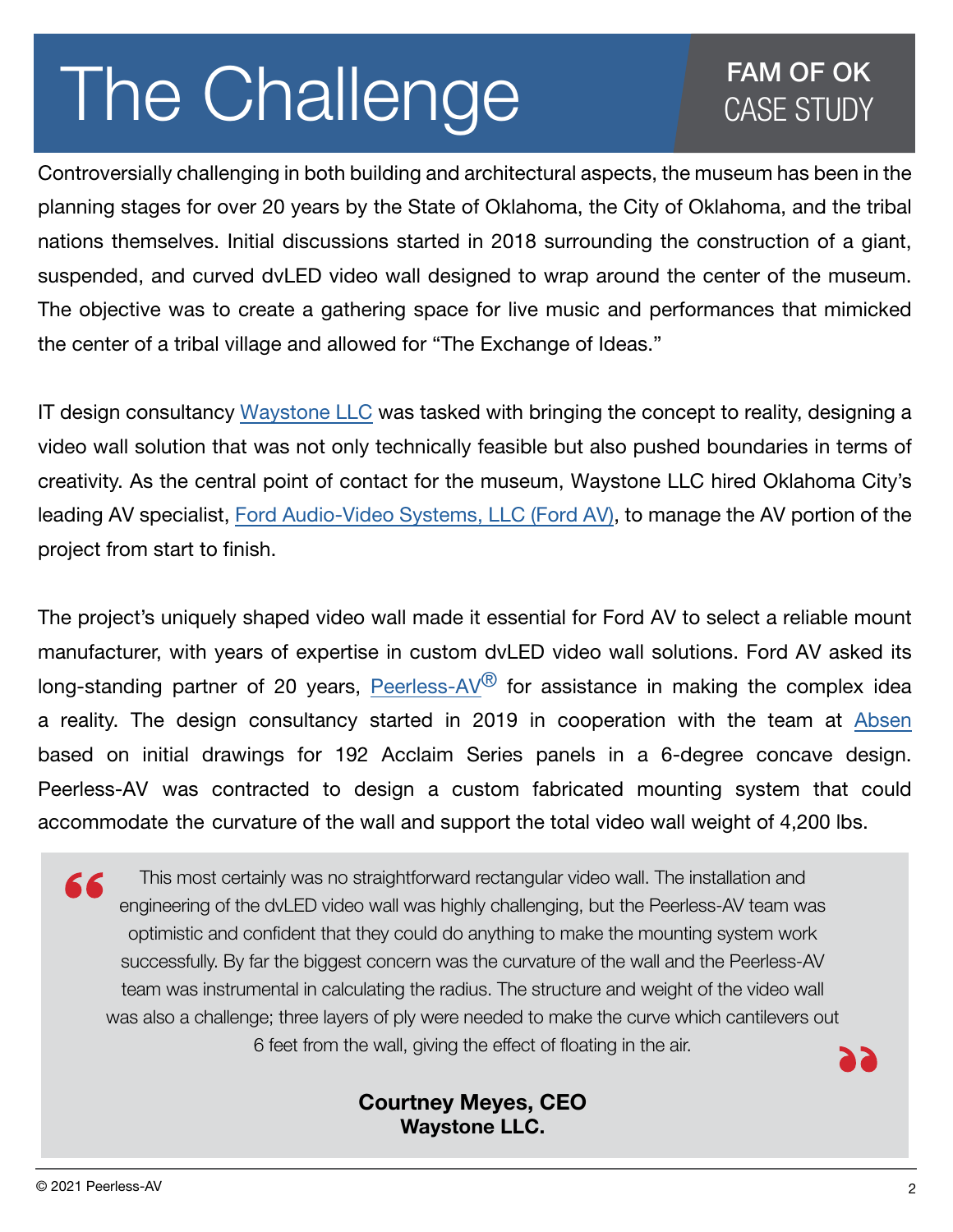# The Solution The Solution



# **SEAMLESS BESPOKE**

Peerless-AV was also selected based on its flexibility, cost-effectiveness, innovative engineering capabilities, and superior customer service - all aspects of **SEAMLESS** by Peerless-AV, the company's dvLED Video Wall Integration Program. The program ensures the entire SEAMLESS dvLED Solutions Team is available every step of the way, guaranteeing every customer receives quality product support and service.

The physical installation started the first week of May 2021. The Peerless-AV SEAMLESS Bespoke dvLED mounting system, custom designed specifically for this project, offers compatibility and exclusive support for the 192 Absen Acclaim 2.5mm dvLED panels.

Absen Acclaim 2.5 Series is a 2.5mm pixel pitch dvLED solution that provides outstanding full HD/4K image quality, true 16:9 aspect ratio, easy serviceability, and high brightness for indoor dvLED video wall applications, such as this. The slim design sits less than 10cm to the wall when mounted, and the size of the panels made it a flexible choice for the creativity and complexity of the FAM installation.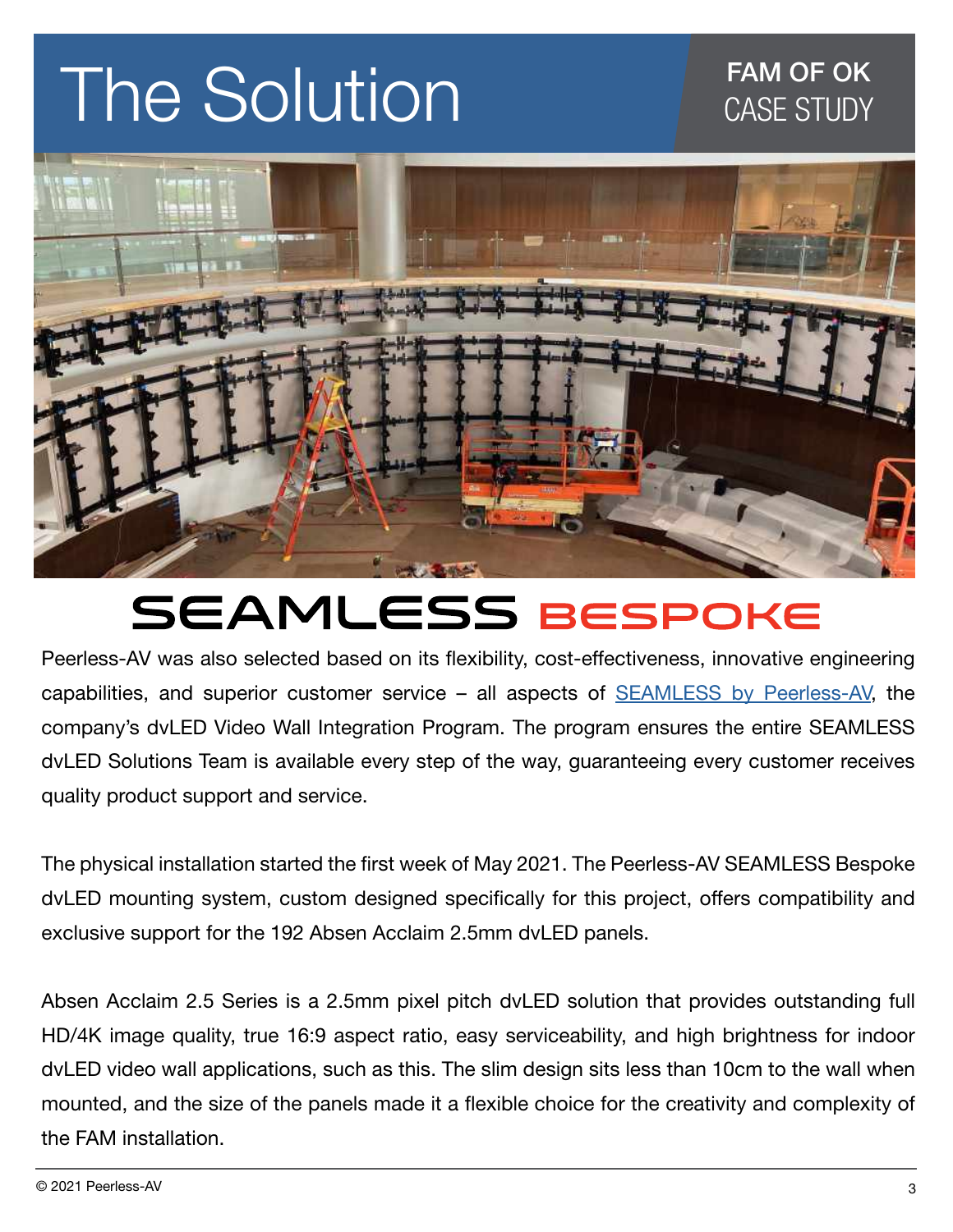# The Solution FAM OF OK

From the moment the teams arrived on site, the process was painstakingly methodical and meticulous to calculate the necessary adjustment for the wall curvature required. The first step was to install a plywood backing to create a secure base for the dvLED. From there, the team utilized a detailed CAD drawing, precise measurements, and a curved template, ensuring they were taking all the necessary steps needed.

"The installation was a challenge from the very start. One slight misstep in the curvature would throw the entire structure off, so the adjustment and placement had to be exact at every single point," said a spokesperson at Ford AV. "Thankfully, Peerless-AV's mounting system offers adjustability. The combined efforts of Ford AV and Peerless-AV helped make this installation such a success."



Watch a time-lapse video of the installation at <https://vimeo.com/646917699>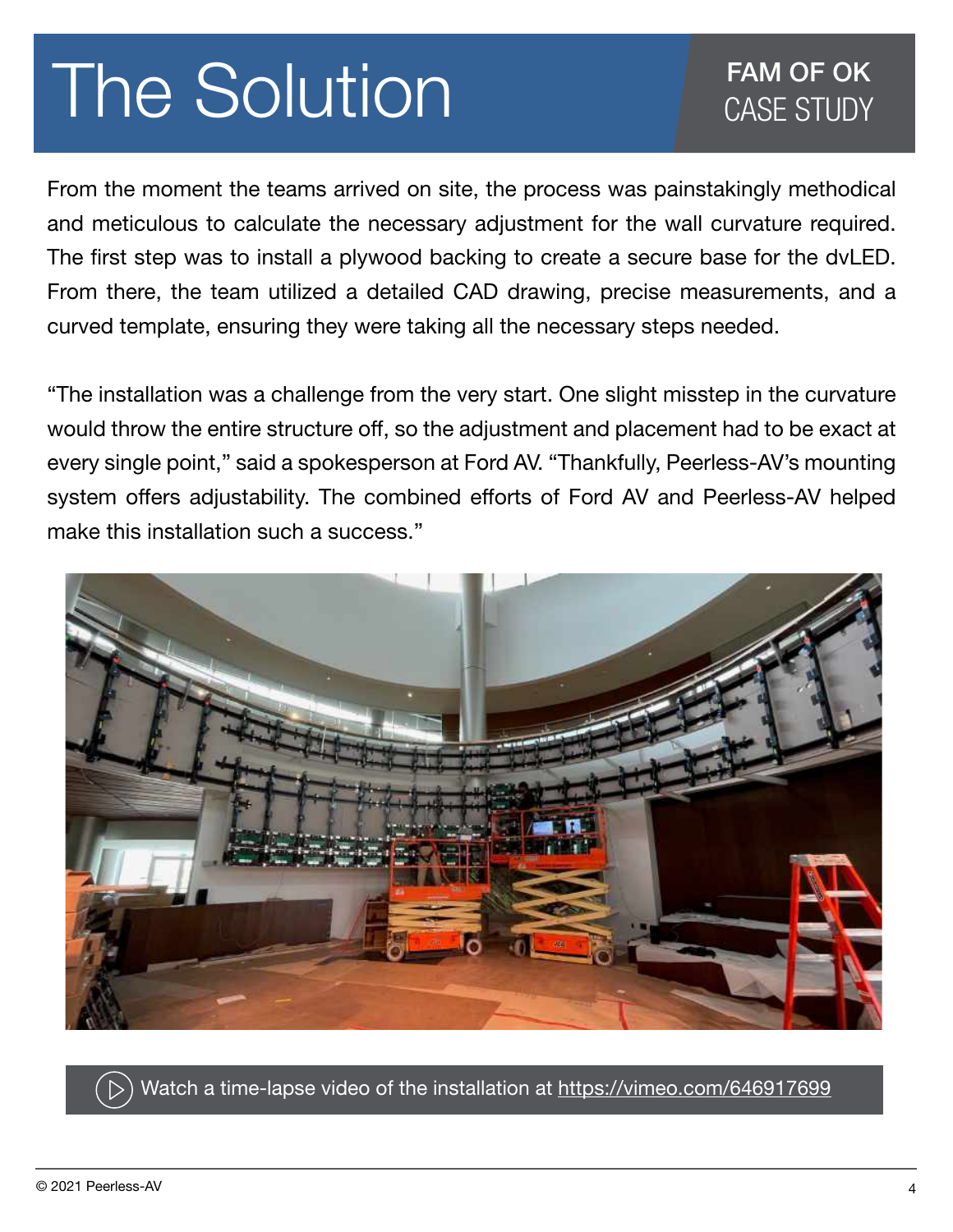# The Results

## FAM OF OK CASE STUDY



The installation exceeded the museum's expectations, and the Peerless-AV team delivered the perfect mounting system for the unique wall. To the engineers that completed the project, the frame offered a certain magnificence on its own and they knew its presence would not go unnoticed. However, a custom trim kit accessory from Peerless-AV was added around the sides of the video wall to give it that immaculate, finished appearance and meet the visual expectations of the museum's visitors.

The resulting, unique shape of the video wall is a visual delight, reflecting the character of the FAM and the playfulness of its designer, Courtney Myers. The inner rectangle space is visualized to be used as a place to put text or have animated characters popping in and out, tailored to the live performances planned to take place in front of this giant "backdrop."

# Installation Quick Stats:

Absen Acclaim 2.5mm 190.68" Radius, Curved Wall Mount 192 Panels | 366 Modules | 5,929,200 Pixels Total Weight of Video Wall: 4,200 lbs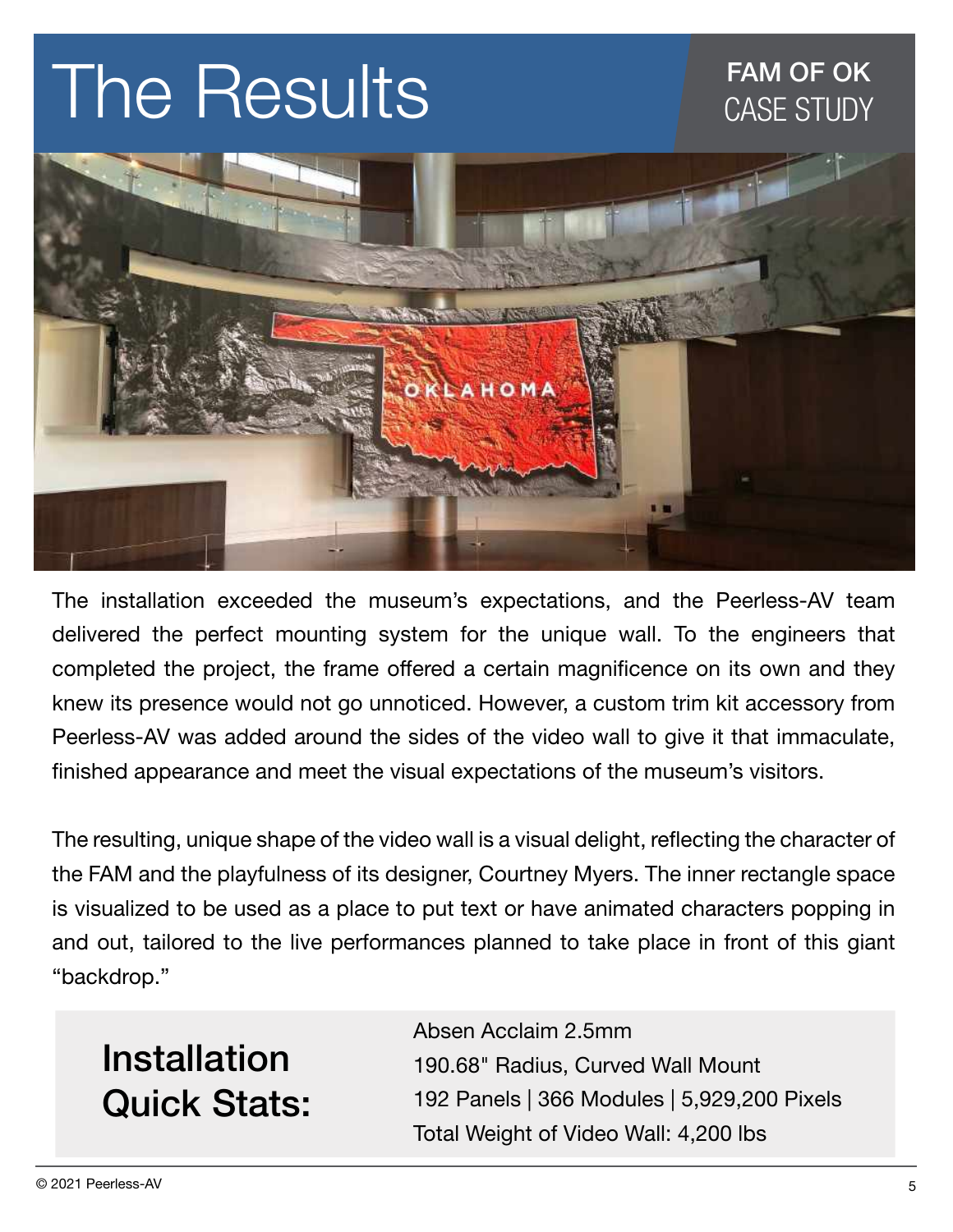# The Results

## FAM OF OK CASE STUDY



The content shared at the museum is fine-tuned to the video wall by internationally acclaimed New York media design company, Batwin + Robin Productions. Intelligent editing software provided by the company allows for content flexibility and creativity. Not only does this software allow the museum to quickly change content, but the museum can also utilize sections of the video wall to show different content, maximizing audience enthrallment.

66 The giant dvLED video wall is more than we hoped for! Since our opening, the Xchange theatre, as it is now called, has become a popular venue for demonstrations, singing, storytelling, and fashion shows. The dvLED video wall adds a truly special element to shows and performances with original and inspiring motion backgrounds, and also provides a means to thank our patrons for their support in making FAM a reality.

#### James Pepper Henry, Director/CEO First Americans Museum of Oklahoma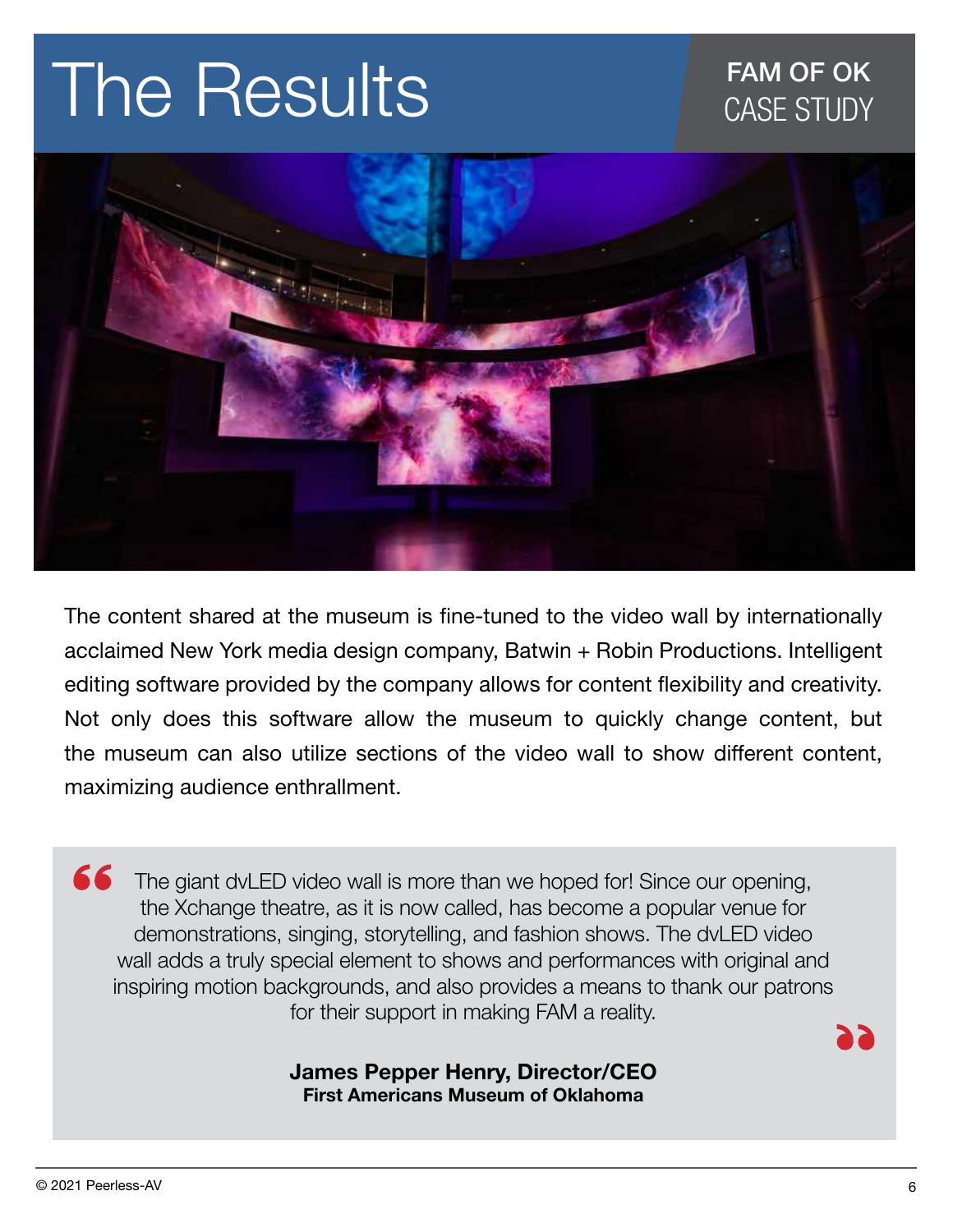# SEAMLESS by Peerless-AV®

dvLED VIDEO WALL INTEGRATION - FROM START TO FINISH

## FAM OF OK CASE STUDY

With over 80 years of audio visual experience, our commitment to the creation of cuttingedge technology and standard-setting solutions has elevated us to the status of the industry's most innovative leader. Our Dedicated SEAMLESS dvLED Solutions Team sets the bar for high quality design, while achieving the pinnacle of aesthetic results. Our dynamic group of dvLED professionals include structural and mechanical engineers, product managers, project managers, installers, as well as sales and service personnel. The entire Peerless-AV® dvLED Solutions Team is there every step of the way to ensure every customer receives SEAMLESS product support & service.



#### EXPERT ENGINEERING & DESIGN

Our experienced custom engineers & support staff work in a think-tank style environment, creating new & effective solutions specific to your needs.



#### CUSTOM PROJECT MANAGERS

We provide a single point of contact, from the SEAMLESS dvLED Solutions Team, who oversees the project every step of the way, ensuring an ideal solution & timely delivery of your custom dvLED video wall solution.



#### FULL INSTALLATION SERVICES

When we say that we are there every step of the way, we mean it. Our SEAMLESS dvLED Solutions Team supports the installation, maintenance, troubleshooting & even, postinstallation services.



#### SEAMLESS dvLED MOUNTING SYSTEMS

Our SEAMLESS dvLED Solutions Team exceeds industry standards,while achieving the pinnacle of aesthetic results. Choose between our Kitted and Bespoke Series dvLED Mounting Systems.

To learn more about the SEAMLESS by Peerless-AV® dvLED Video Wall Integration Program & mounting solutions, visit [peerless-av.com/SEAMLESS](http://peerless-av.com/SEAMLESS).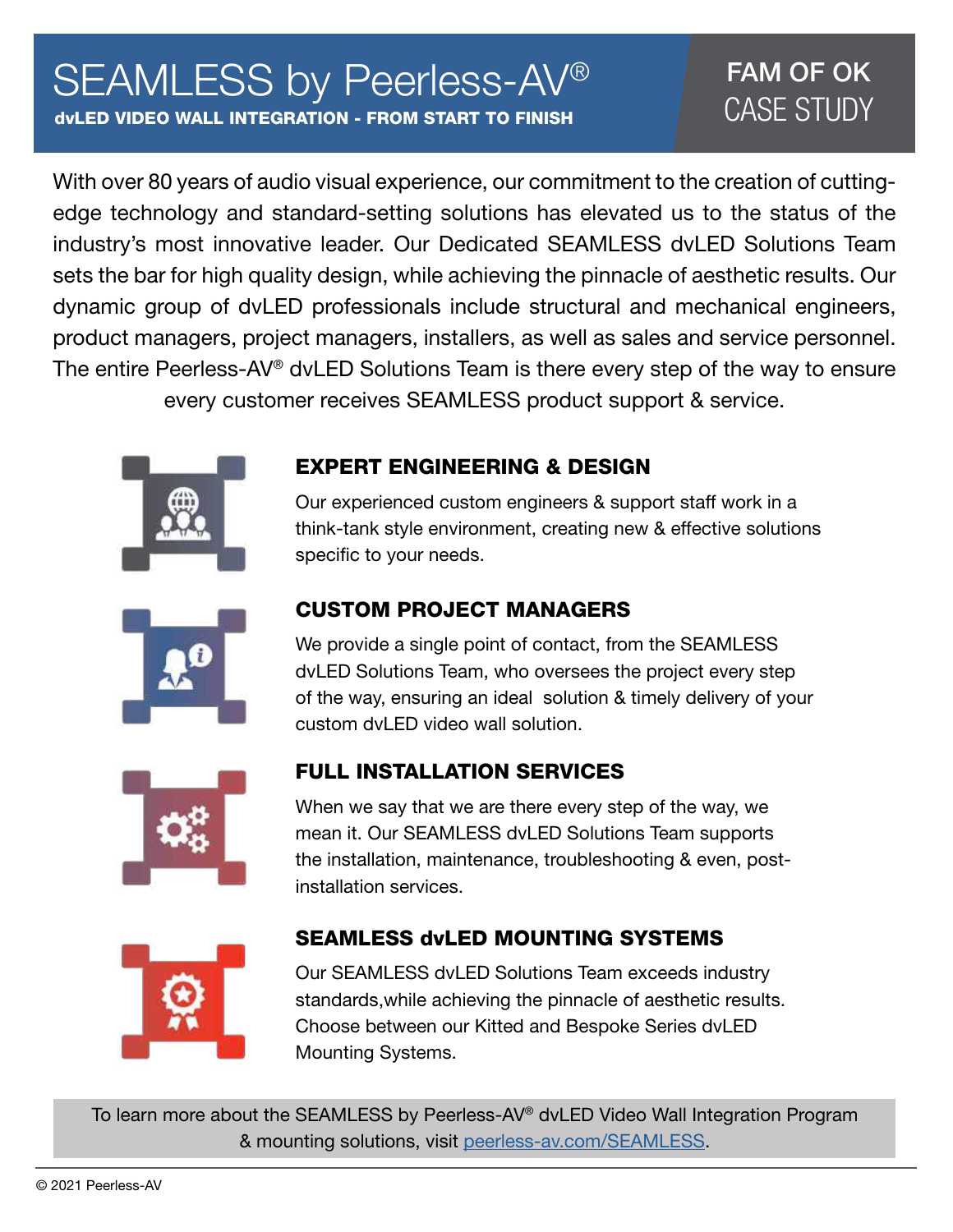# About Ford Audio Video

### FAM OF OK CASE STUDY

Ford AV designs, installs, rents and services professional sound, video and lighting systems for education, corporate, government, houses of worship, entertainment and sporting venues. Established in 1973, Ford employs more than 570 with offices across the United States. Recognized as one of the top audio-video integrators in the nation, Ford is known for installing some of the largest and most complex AV projects including ExxonMobil, AT&T, Houston Intercontinental Airport, State Farm, Fannie Mae, Apple Headquarters, Denver International Airport, Broncos Stadium, U.S. House of Representatives, West Angeles Church of God and the Cyber Warfare Integration Center for the U.S. Military.

To learn more, visit [www.FordAV.com.](http://www.FordAV.com)

ford GOAV

Helping People Communicate!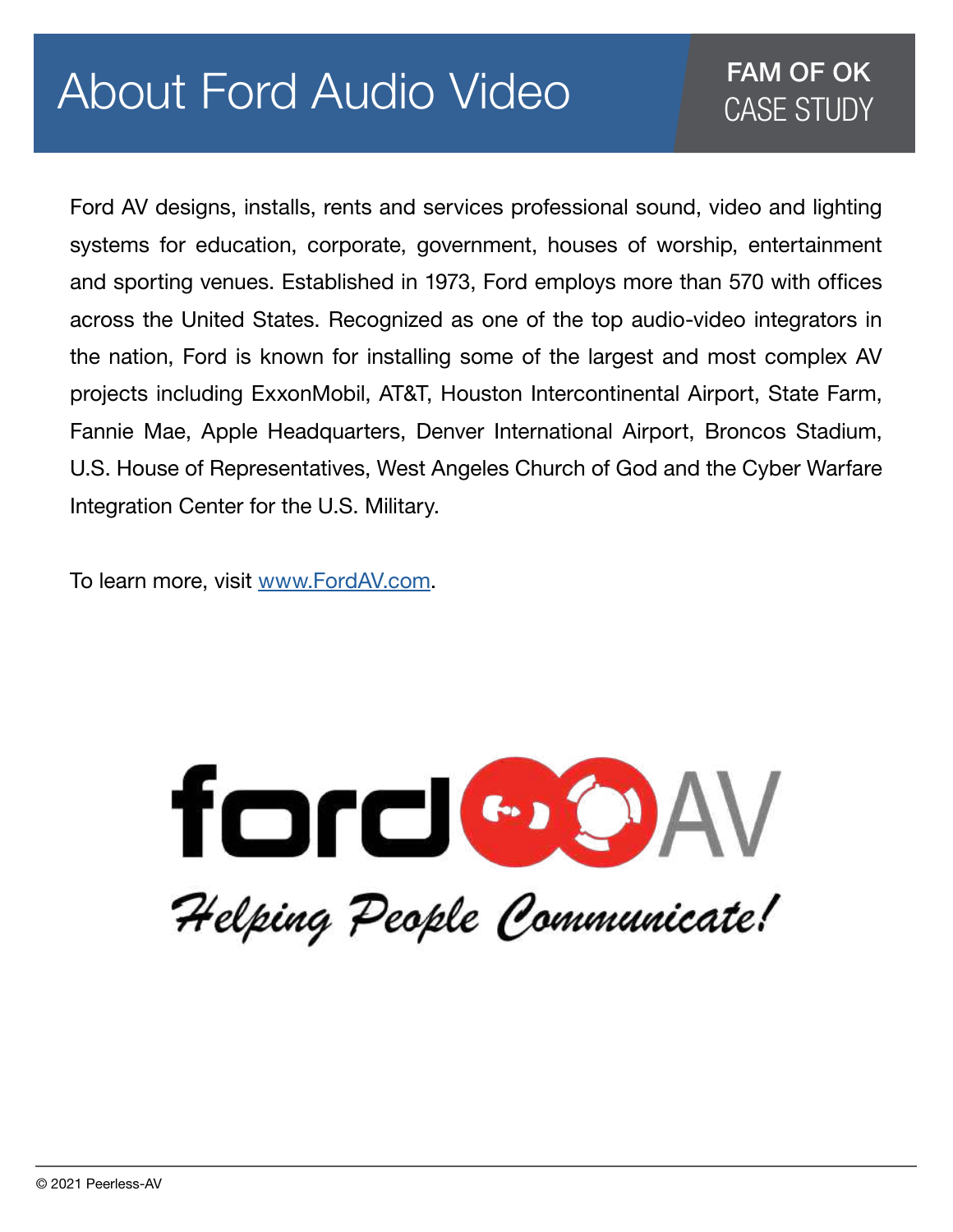# About Absen

## FAM OF OK CASE STUDY

Absen Inc is the US subsidiary of Absen, a leading LED display manufacturer and is based in Orlando, FL. We provide our clients with high quality, innovative LED products at a great value. This combination of fantastic products with a knowledgeable sales team allows us to offer turnkey solutions with outstanding client experiences. Absen Inc also offers 24/7 service and support across the nation and our service representatives experience the LED manufacturing process from the point of creation and understand all aspects of design, performance, and maintenance. With thousands of installations across the USA, Absen Inc has quickly become the LED manufacturer of choice for a variety of prestigious projects. Highlights include sporting venues for the NBA, MLS, and NBC; casino installations for MGM Grand and Caesars Palace; premier events including the Ultra Music Festival, Comic-con, and the Emmys; and digital signage in the heart of NYC's Times Square.

To learn more, visit [www.usabsen.com.](http://www.usabsen.com)

# Absen